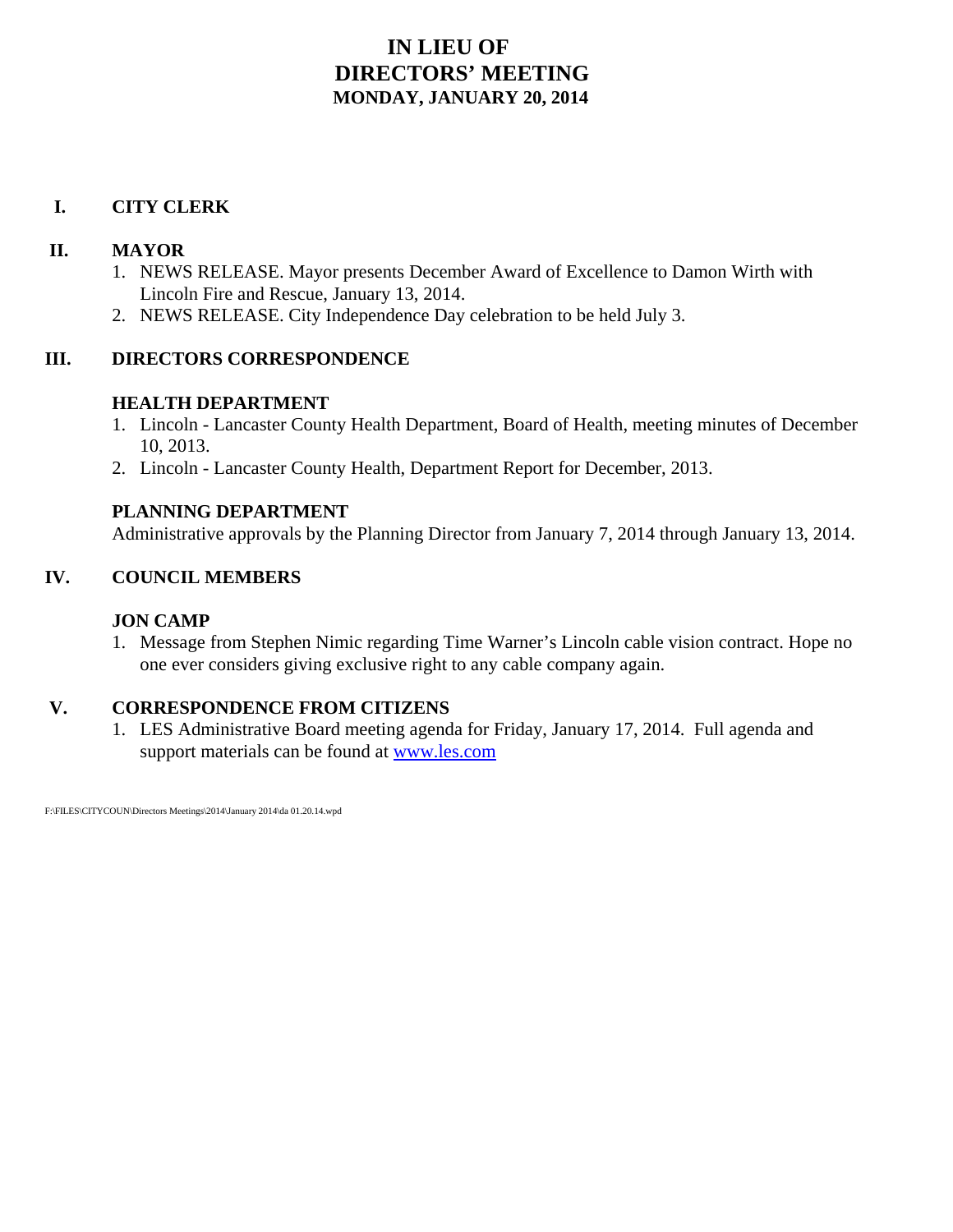

# **NEWS RELEASE**

**MAYOR CHRIS BEUTLER** lincoln.ne.gov

## **OFFICE OF THE MAYOR**

555 South 10th Street, Lincoln, NE 68508, 402-441-7511

**FOR IMMEDIATE RELEASE:** January 13, 2014 **FOR MORE INFORMATION:** Diane Gonzolas, Citizen Information Center, 402-441-7831

# **MAYOR PRESENTS DECEMBER AWARD OF EXCELLENCE**

Mayor Chris Beutler today will present the Mayor's Award of Excellence for December to Firefighter/Paramedic Damon Wirth with Lincoln Fire and Rescue (LFR). The award will be presented at the beginning of today's City Council meeting, which starts at 3 p.m. in the County-City Building, 555 S. 10th Street. The monthly award recognizes City employees who consistently provide exemplary service and work that demonstrates personal commitment to the City.

Wirth has been with LFR since 2005. He was nominated by Fire Captain Dustin Morton in the categories of customer relations and productivity for his work as a paramedic instructor and as a Canine Search Specialist. Wirth previously worked in northern Arizona and came to LFR with firefighting experience in both urban and wild land settings. Captain Morton said Wirth is always willing to share those experiences with his crew during training.

In addition to his regular duties, Wirth volunteered to serve as a paramedic preceptor. He spends many months teaching new paramedics how to operate within the rules and regulations of the Lincoln Emergency Medical System. The training includes operating the medic unit computer and administering life-saving drugs to patients in stressful emergency situations.

Wirth is part of a select group of Lincoln paramedics who are trained in Rapid Sequence Intubation or RSI. During an RSI, drugs are used to paralyze the body so that the paramedics can control critically injured patients. This treatment protocol is used only in rare life threatening emergencies. Captain Morton said only the best paramedics are selected to receive this highly skilled training.

In 2008, Wirth volunteered to join Nebraska Task Force 1 – the Urban Search and Rescue team based at LFR. After a year on the team, his love of dogs inspired him to apply for and be accepted as a Canine Search Specialist. He successfully completed his training in 2009.

When the task force was selected to receive a search dog donated by the National Search Dog Foundation, Wirth was selected to be the handler of a young black Labrador named George. After four years of training with Wirth, George is a fully accredited Search and Rescue Canine. Captain Morton writes that Wirth and George are inseparable. They are ready to deploy at a moment's notice to respond to any emergency locally or nationally.

**-more-**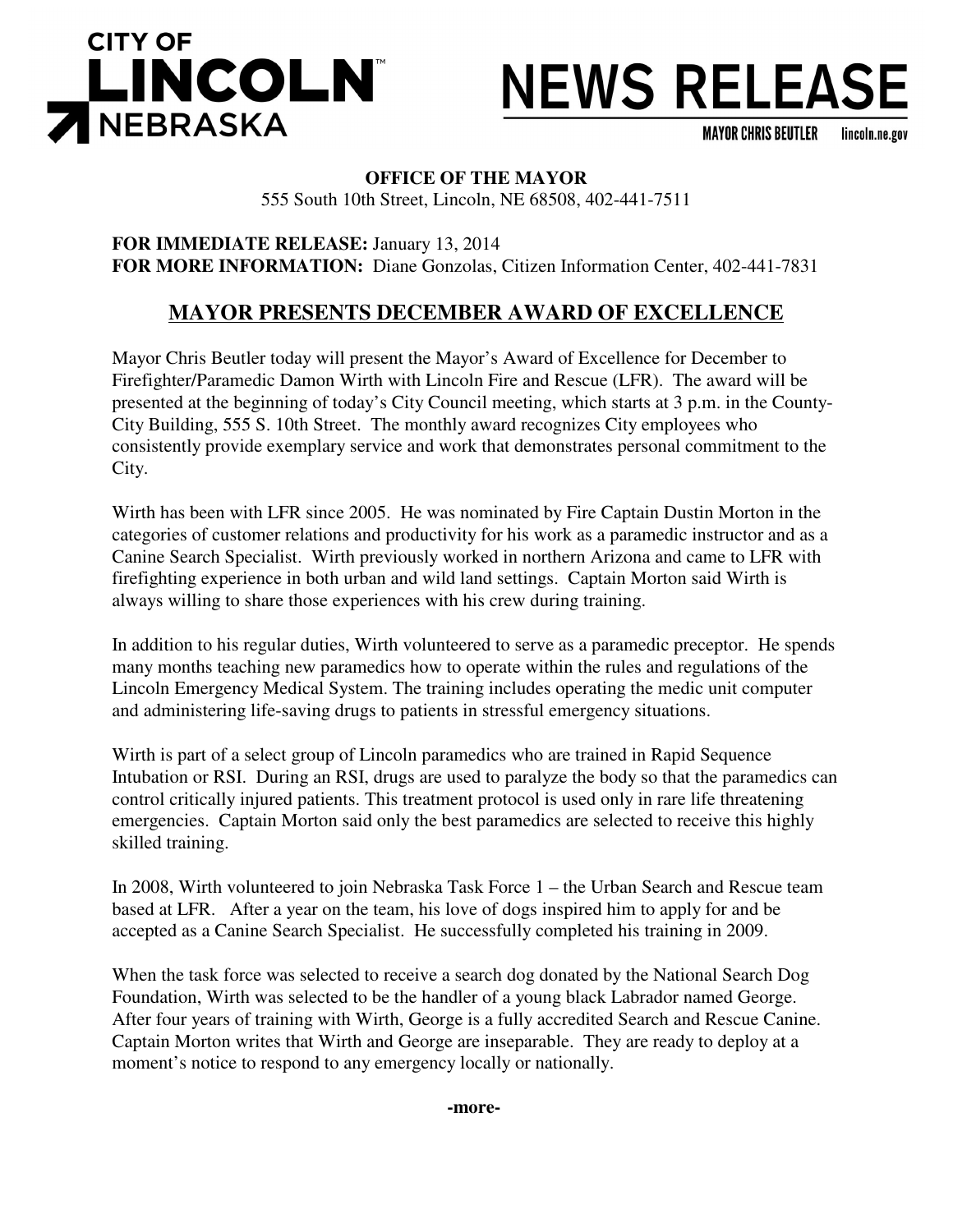## **Award of Excellence January 13, 2014 Page Two**

Wirth has spent much of his own time and money to bring this valuable search dog to Lincoln. He now coordinates all training for search dogs attached to the task force. Most of the time that work is without compensation, and many times he travels outside the area to train with other handlers and their dogs.

Because of his efforts, the task force's canine search dogs are some of the best in the country. Wirth and George used their search and rescue skills in the past year responding to the devastating tornado in Moore, Oklahoma and the severe flooding in the Boulder, Colorado area.

The other categories in which employees can be nominated are valor, loss prevention and safety. Consideration also may be given to nominations that demonstrate self-initiated accomplishments or those completed outside of the nominee's job description. All City employees are eligible for the Mayor's Award of Excellence except for elected and appointed officials.

Individuals or teams can be nominated by supervisors, peers, subordinates and the general public. Nomination forms are available at lincoln.ne.gov (keyword: personnel) or from department heads, employee bulletin boards or the Personnel Department, which oversees the awards program.

All nominations are considered by the Mayor's Award of Excellence Committee, which includes a representative with each union and a non-union representative appointed by the Mayor. Award winners receive a \$50 gift certificate, a day off with pay and a plaque. All monthly winners and nominees are eligible to receive the annual award, which comes with a \$250 gift certificate, two days off with pay and a plaque.

- 30 -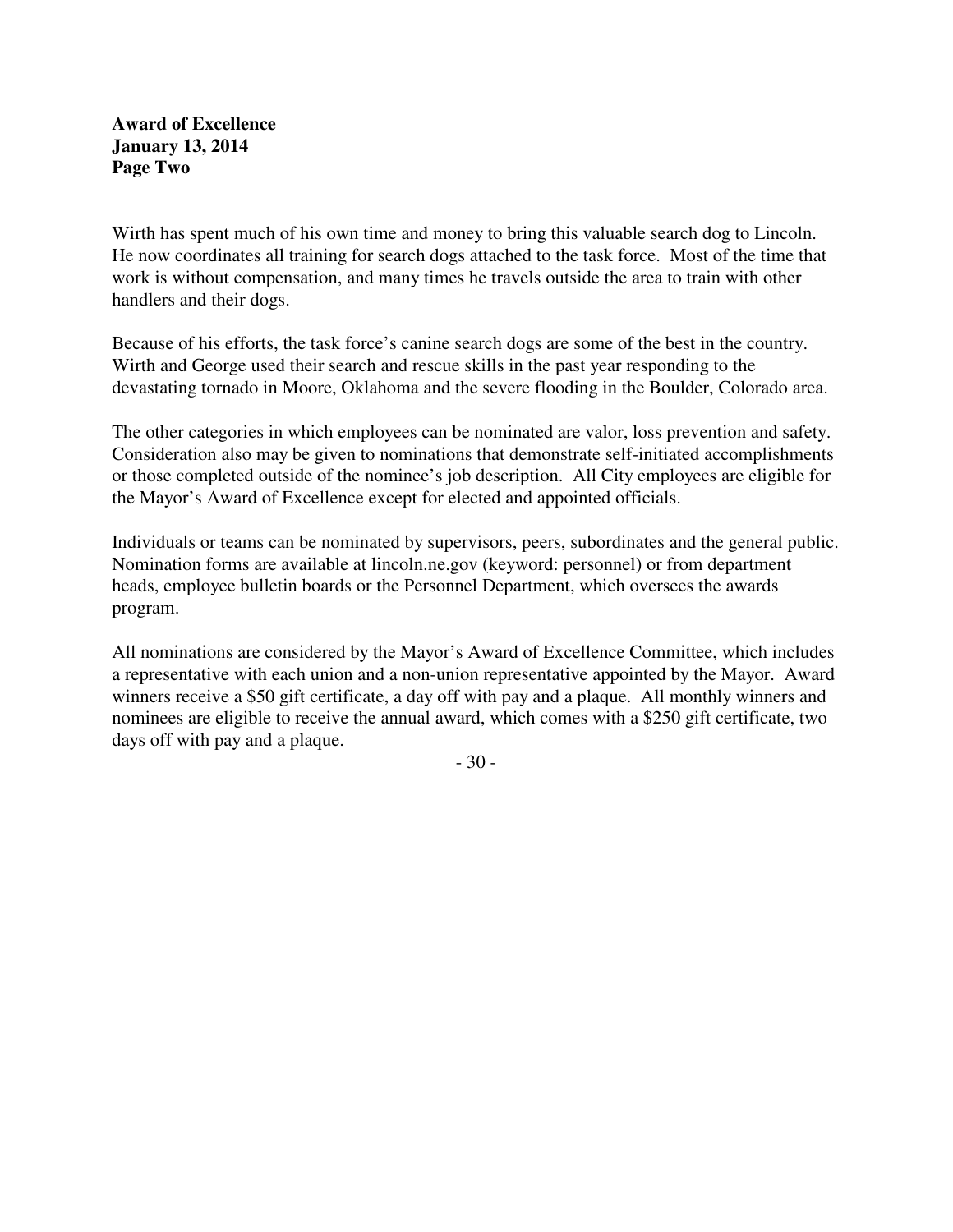



**MAYOR CHRIS BEUTLER** lincoln.ne.gov

## **OFFICE OF THE MAYOR**

555 S. 10th Street, Lincoln, NE 68508, 402-441-7511

**FOR IMMEDIATE RELEASE:** January 13, 2014 **FOR MORE INFORMATION:** Dave Norris, Citizen Information Center, 402-441-7547

# **CITY INDEPENDENCE DAY CELEBRATION TO BE HELD JULY 3**

Mayor Chris Beutler today announced that the City's annual Uncle Sam Jam Independence Day celebration and fireworks show will be held Thursday, July 3 at Oak Lake Park, 1st and Charleston streets. In case of inclement weather, the event will be moved to Saturday, July 5.

The City has been able to reduce personnel costs the past three years by holding the celebration on a non-City holiday. Mayor Beutler said the City also has received positive comments from residents who enjoy having the nighttime fireworks show precede a day off work and those who enjoy family gatherings on July 4th.

The 2012 and 2013 events were held July 3, and the 2011 event was held July 2. In 2010, rain caused the event to be moved to July 5. In 2009, the event was moved to July 3 to accommodate the Larry the Cable Guy show.

More information on the annual celebration will be available in June.

- 30-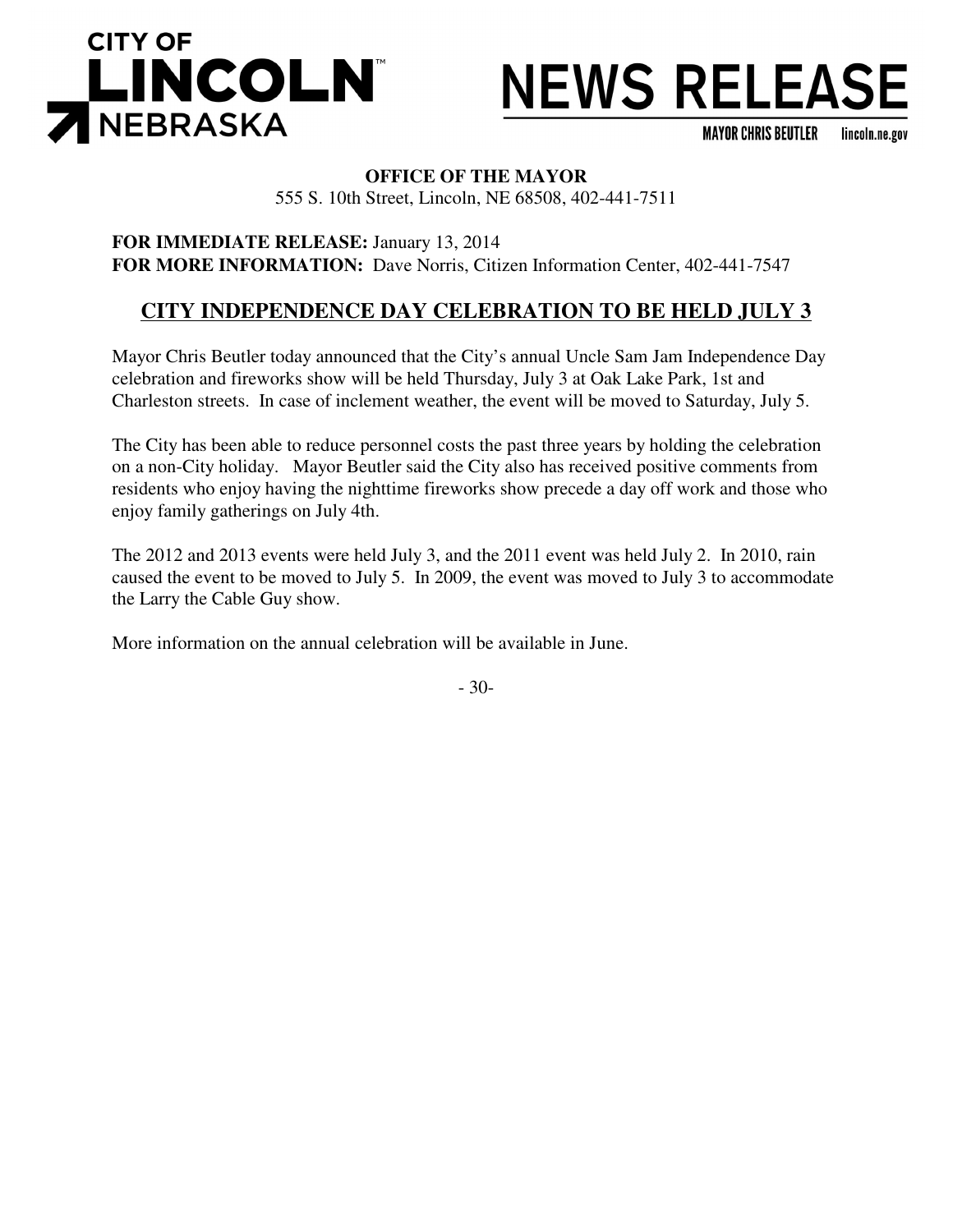#### LINCOLN-LANCASTER COUNTY HEALTH DEPARTMENT

## Board of Health December 10, 2013

#### I. ROLL CALL

The meeting of the Board of Health was called to order at 5:05 PM by Jacquelyn Miller at the Lincoln-Lancaster County Health Department. Members Present: Alan Doster, Michelle Petersen, Marcia White, Brittany Behrens (ex-officio), Rick Hoppe (ex-officio), Tim Sieh (ex-officio) and Jacquelyn Miller. Doug Emery arrived at 5:12 PM

Members Absent: Roma Amundson, Karla Lester, and Heidi Stark.

Staff Present: Judy Halstead, Charlotte Burke, Steve Beal, Scott Holmes, Andrea Bethke, Gwendy Meginnis, Tim Timmons and Elaine Severe.

Others Present: Mike Tavlin, Sandy Morrissey, and Nancy Hicks.

Ms Halstead introduced Mike Tavlin to the Board of Health. Mr. Tavlin was appointed by Mayor Beutler. His appointment was approved by the Lincoln City Council and Lancaster County Commissioners. His first official meeting will be January. Mr. Tavlin has served on numerous boards and committees in the community.

Ms. White announced her resignation from the Board of Health. She has accepted a position with the Community Health Endowment. The Mayor will recommend Ms. White's replacement to the Lincoln City Council and Lancaster County Commissioners.

## II. APPROVAL OF AGENDA

Dr. Miller asked if there were any additions or corrections to the Agenda.

Motion: Moved by Ms. White that the Agenda be approved as mailed. Second by Dr. Petersen. Motion carried by acclamation.

#### APPROVAL OF MINUTES

Dr. Miller asked if there were any additions or corrections to the Minutes.

Motion: Moved by Mr. Emery that the November 12, 2013 Minutes be approved mailed. Second by Ms. White. Motion carried by acclamation.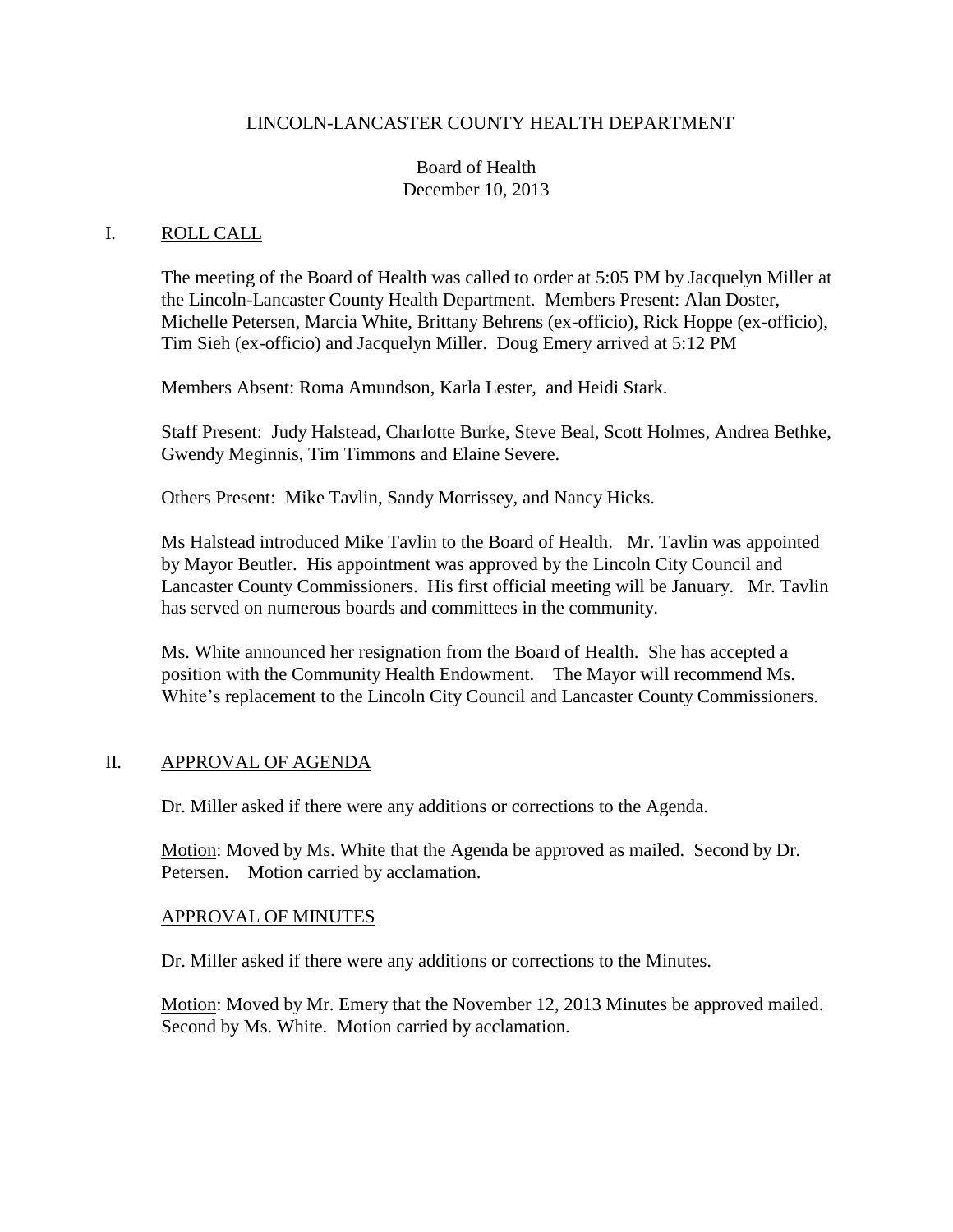#### III. PUBLIC SESSION

## DEPARTMENT REPORTS

## A. Health Director Update

Ms. Halstead asked Mr. Timmons to provide an update on flu activity in the community. He stated there are seven confirmed influenza cases in Lancaster County. He also explained the difference between trivalent, quadrivalent, high dose and nasal vaccines. Trivalent contains 3 flu strains and quadrivalent contains 4 flu strains and high dose vaccine is administered to high risk patients 65 years of age and older.

Ms. Halstead stated the Board of Health will tour the EduCare Facility in February. Possible dates for the site visit are February 20, 25, and 27, 2014. Ms. Severe will contact Board of Health members to determine their availability for each of these dates.

Ms. Halstead stated the expansion of private medical homes is going well. The Lancaster County Medical Society is placing individuals with providers. Lutheran Family Services and community partners are also addressing behavioral health needs in the community. Since Nebraska did not expand Medicaid, Lancaster County will have to continue to provide funding for individuals who are part of the General Assistance Program. The Health Director, Deputy County Attorney and the GA Committee are looking at the possibility of utilizing General Assistance dollars to purchase insurance for these individuals through the Health Insurance Marketplace to determine if this is a feasible option.

Ms. Halstead thanked Mayor Beutler and Mr. Hoppe for approving the hiring of an additional Dispatcher in the Animal Control Program for the second half of the FY2013-14 budget year. Dispatcher staffing was reduced from 5 to 4 FTEs in 2007. Calls continue to increase and staff handle over 50,000 calls per year, in addition to dispatching officers, licensing, handling walk-ins, trap rental, bite/attack processing, communication with pet owners, etc. The position is user fee funded.

## IV. CURRENT BUSINESS (Action items)

## V. CURRENT BUSINESS (Information Items)

A. Increases in Permitting the West Haymarket and Arena Area

Mr. Holmes and Ms. Bethke provided an update on the Food Program's involvement in permitting the new facilities in the West Haymarket and Arena areas. He stated permits were issued for 45 new establishments in the area. This included 28 new restaurants and 17 new establishments in the Pinnacle Bank Arena. Ms. Bethke detailed what is involved in opening new establishments, including the plan review process and numerous visits to the facilities. Ms.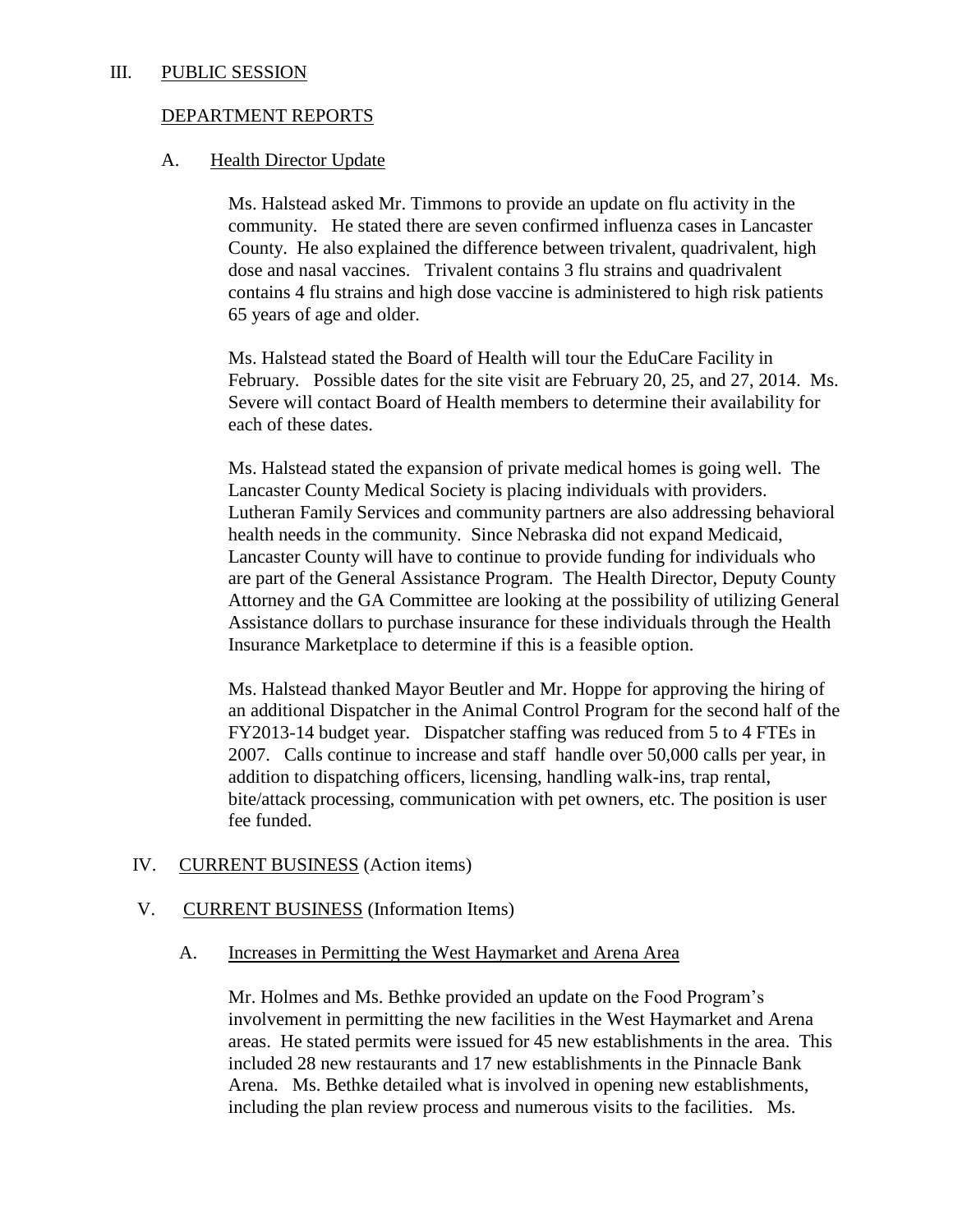#### Board of Health Minutes - October 8, 2013 Page 3

Halstead commended staff for their good work.

#### B. Solid Waste Management Plan 2040 Recommendations

Mr. Holmes provided an update on the Solid Waste Management Plan 2040 Recommendations. The Mayor appointed an Advisory Committee comprised of a broad section of community leaders and they met monthly from June 2012 to November, 2013. The Advisory Committee developed and approved recommendations. Mr. Holmes reviewed the recommendations, the implementation process and the monitoring mechanism. Recommendations were developed for waste reduction, source reduction, toxics reduction, yard waste, residential, commercial, and construction/demolition materials recycling, composting, transfer station and processing facilities, and establishment of an Eco-Park. The report was presented to the City Council and County Board. Prioritization of the recommendations will come after Mayor Beutler is briefed on December 13, 2013..

## C. Update on Alcohol Related Programs – Region V Systems

Ms. Morrissey is the Prevention Director for Region V Systems, an agency that serves 16 counties in Southeast Nebraska. She provided background information on Region V Systems, community coalitions, areas of concern including underage drinking, binge drinking among 19-22 year olds and drinking and driving, the use of data and strategies to address these issues. She reviewed the Nebraska Risk and Protective Factors Student Survey (NRPFSS) fact sheets. Strategies include the Responsible Beverage Server Training, working with the University of Nebraska and law enforcement agencies and increased parental involvement. The Responsible Beverage Server Training Program was implemented in 2013 and is conducted by the Health Department. She thanked the Health Department for their involvement.

## D. 2014 Legislation Update

Ms. Halstead stated the 2014 Legislative session begins on January 8, 2014. Key legislation the Department will be monitoring includes Medicaid expansion, Carbon Monoxide Detector requirements, E-Cigarette legislation and making it a primary offense for the use of seatbelts and texting while driving. She will provide updates to the Board of Health beginning in January.

## VIII. FUTURE BUSINESS

## IX. ANNOUNCEMENTS

Next Regular Meeting – January 14, 2014 – 5:00 PM

X. ADJOURNMENT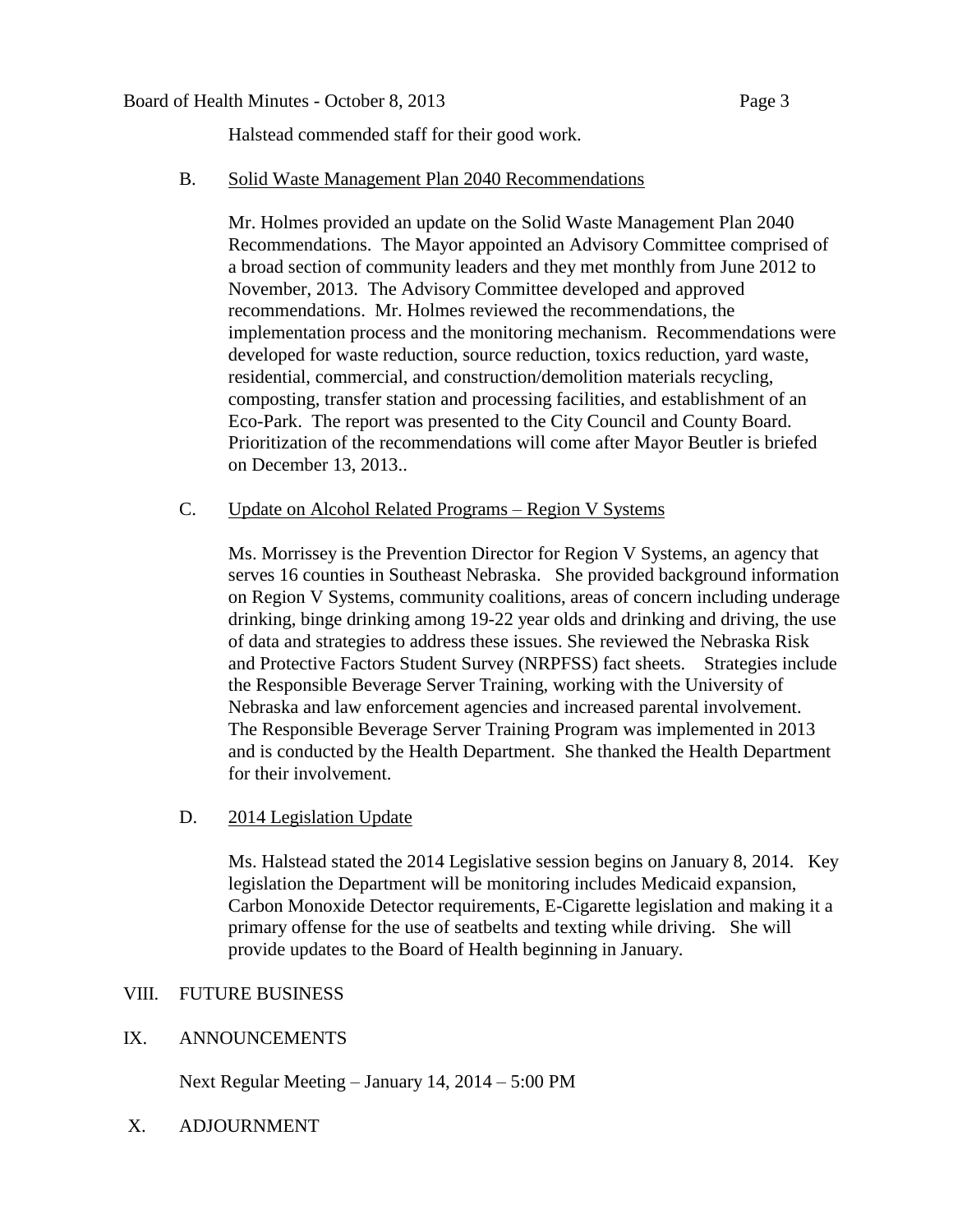# Board of Health Minutes - October 8, 2013 Page 4

The meeting was adjourned at 6:25 PM.

Elaine Severe Recording Secretary

Jacquelyn Miller Vice-President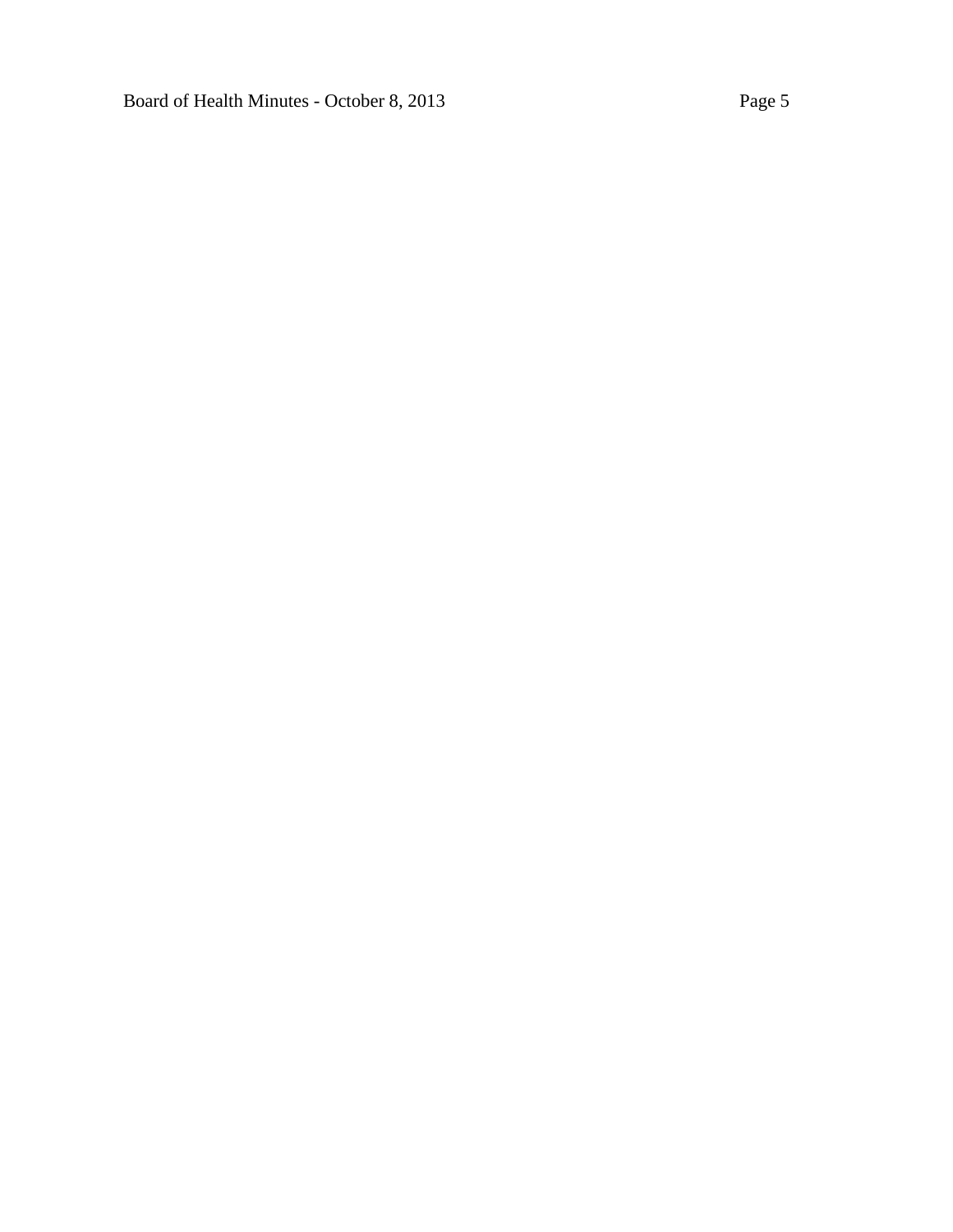# **DEPARTMENT REPORT DECEMBER, 2013**

# **DIRECTOR'S OFFICE**

- The Health Director met with Mayor Beutler and staff to review the recommendations of the Solid Waste Management Plan 2040 Committee. The information was presented to the City County Common.
- The Health Director participated in the Healthcare Panel Discussion hosted by the Community Health Endowment. Information was provided on changes in health care in Lincoln and needs for the future.
- The Health Director met with consultants recommending increased access for teens aging out of foster care. Information for the youth will be provided as part of an upcoming training for the youth, foster parents and caseworkers.
- The Health Director is working with Lori Seibel of the Community Health Endowment to review options for safety net services to be expanded for vulnerable populations in Lincoln.
- Employee of the Month Lisa Munger Dental Health & Nutrition Services

# **ANIMAL CONTROL**

Animal Control Stats

|                                | Sep-<br><b>Nov 11</b> | Sep-<br><b>Nov 12</b> | Sep-<br><b>Nov 13</b> |
|--------------------------------|-----------------------|-----------------------|-----------------------|
|                                |                       |                       |                       |
| <b>Pet Licenses Sold</b>       | 14082                 | 14978                 | 15119                 |
| <b>Cases Dispatched</b>        | 5738                  | 5890                  | 6160                  |
| Investigation                  | 6210                  | 6294                  | 6586                  |
| <b>Animals Impounded</b>       |                       |                       |                       |
| Dogs                           | 422                   | 399                   | 419                   |
| Cats                           | 472                   | 328                   | 398                   |
| <b>Court Citations Issued</b>  | 49                    | 102                   | 102                   |
| <b>Warnings/Defects Issued</b> | 2908                  | 3493                  | 4493                  |
| <b>Bite Cases Reported</b>     | 118                   | 114                   | 112                   |
| <b>Attack Cases Reported</b>   | 9                     | 16                    | 9                     |
| Dogs Declared (PPD, DD, V)     | 20                    | 24                    | 26                    |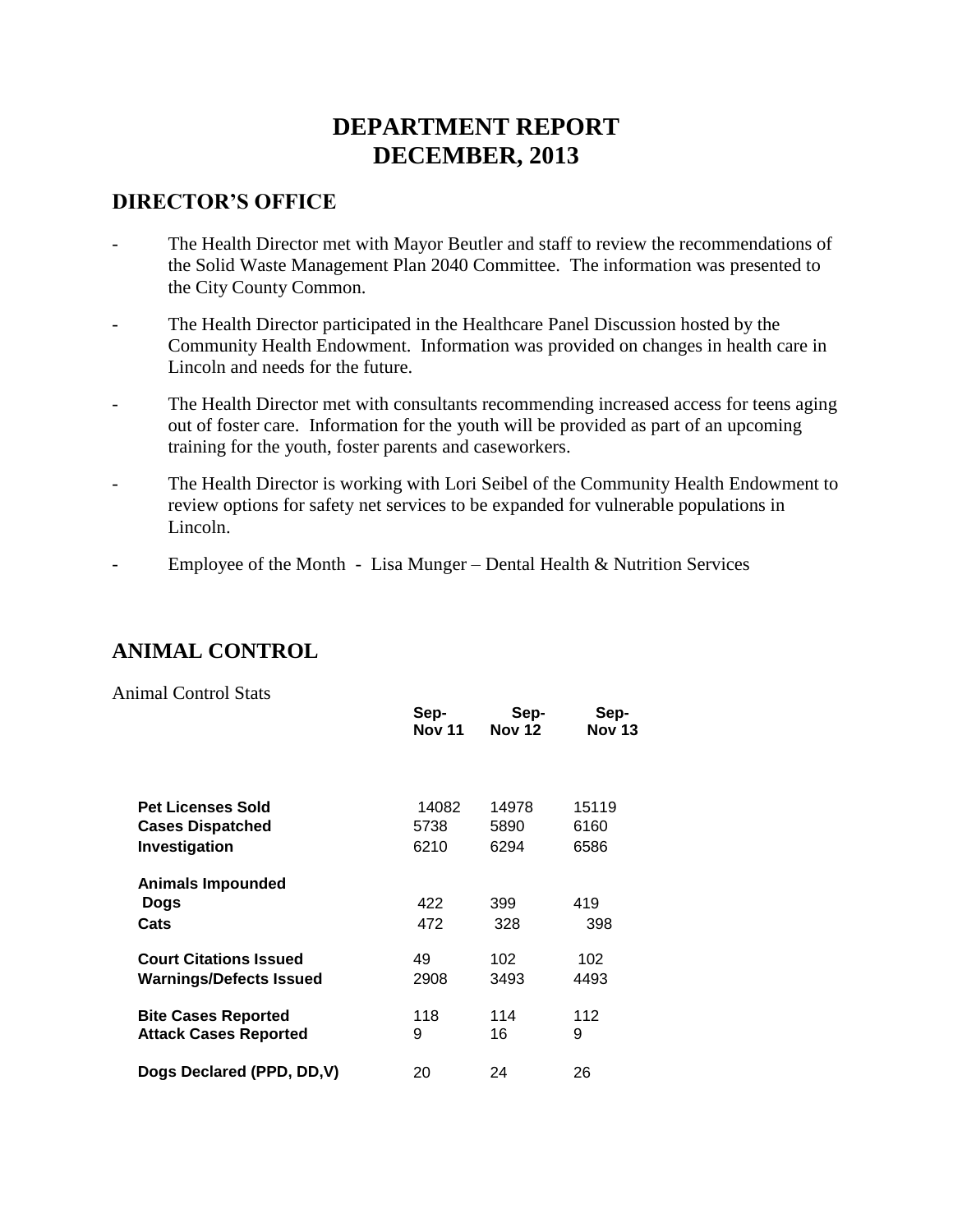| <b>Animal Neglect Investigations</b>   | 133   | 142   | 119   |
|----------------------------------------|-------|-------|-------|
| <b>Injured Animal Rescue</b>           | 213   | 184   | 193   |
| <b>Wildlife Removal</b>                | 117   | 123   | 91    |
| <b>Dead Animal Pickup</b>              | 670   | 556   | 479   |
| <b>Lost and Found Reports</b>          | 637   | 676   | 555   |
| <b>Phone Calls</b>                     | 11772 | 12610 | 11092 |
| <b>Average Response Time (in mins)</b> | 24    | 18    | 21    |

- Animal Control licensing continues to go well and the new license fees go into effect January 1, 2014. License defect follow-ups help assure that pet owners that have forgotten or delayed their pet license and rabies vaccination updates and getting them done. The Animal Control website is our primary source for education and information.
- The Animal Control officers have been driving several new energy and fuel efficient Ford Transit Connects. The vehicles are a little smaller but are proving to be very adequate for the field work of the officers and are providing significant savings over the traditional full size vans and trucks.
- The Animal Control Manager will be a speaker at the Spring OLLI educational series on "Lincoln's Animal World". The classes will start April  $1<sup>st</sup>$  and end May  $8<sup>th</sup>$ .
- Animal Control continues to implement practices that will improve customer service. This has included having our website current and useful, better phone service and more education by the officers out in the field.
- Staff presented at a meeting of emergency response and preparedness volunteers and agency directors regarding Animal Control's role in the event of a disaster. The American Red Cross-Lancaster County Chapter will continue to coordinate planning efforts on the management of pets during a disaster. The Capital Humane Society has also met several times with AC staff and continues to work on written plans and procedures.

# **COMMNITY HEALTH SERVICES**

## **HEALTH INSURANCE MARKETPLACE**

- Training of volunteer Certified Application Counselors (CACs) for the Health Insurance Marketplace continues. This month, 6 additional volunteers began the training process including outreach workers from El Centro de las Americas, Malone Community Center, the Indian Center and Good Neighbor Center.
- Twenty four CHS staff completed the required training to become CACs for the Health Insurance Marketplace and will begin enrollments soon.
- Partner agencies who provide Navigators and CACs are reported that the federal website enhancements have improved the website's functionality after the Thanksgiving holiday weekend.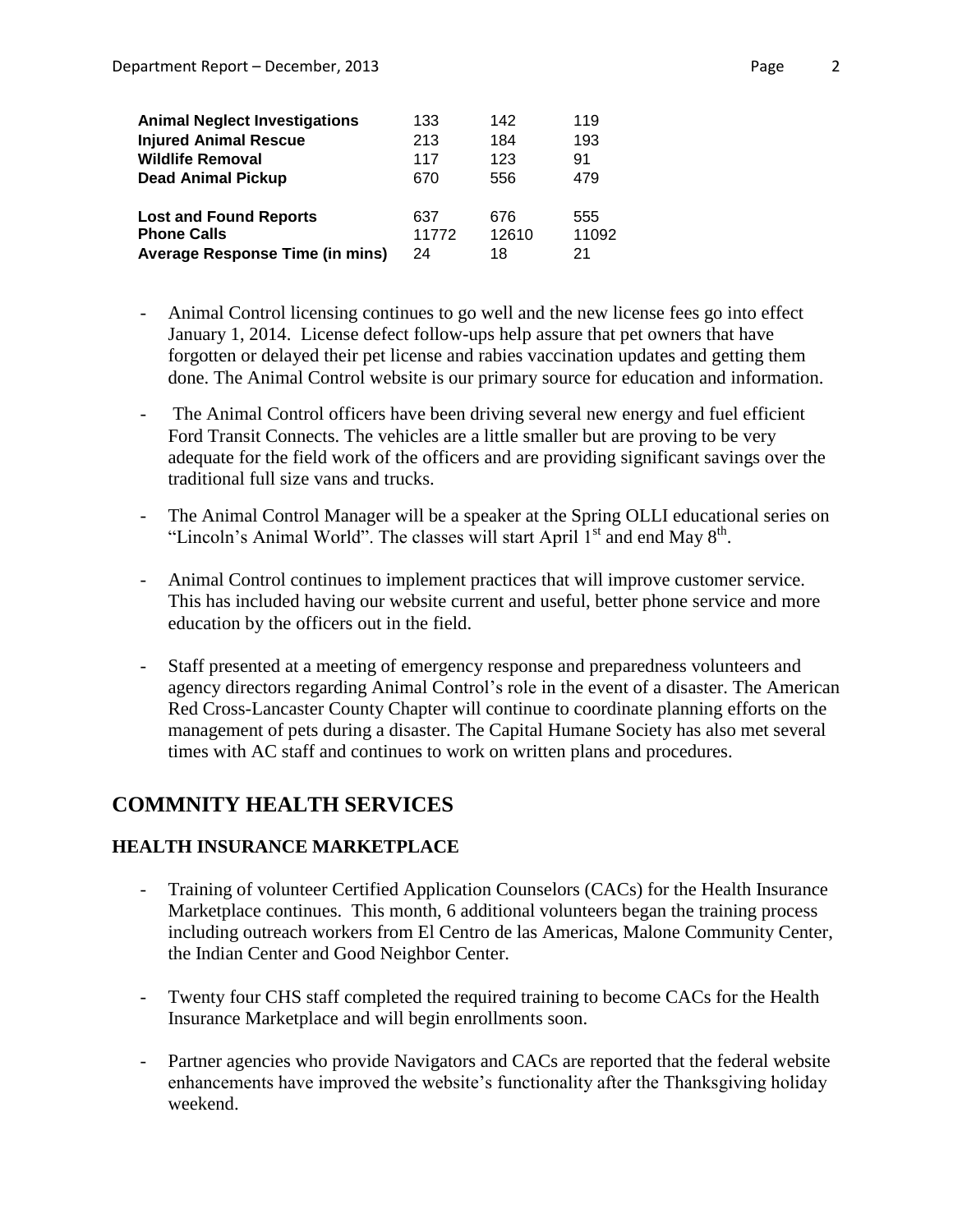## **CULTURAL CONVERSATIONS**

- The CHS Division Manager and the Public Health Clinic Supervisor attended two "cultural conversations" hosted by Human Services of Lancaster County. Panel discussions were held with representatives discussing health challenges in navigating western medicine experienced by people from Iraq, Sudan, Mexico, Brazil and Honduras, and from the Karen speaking population of Myanmar. The discussions were very helpful in our efforts to serve refugees and newly arrived immigrants through the Public Health Clinic. Information will be shared with all staff of the CHS Division.

# **DENTAL HEALTH & NUTRITION**

#### **WIC Monthly**

#### **Caseload (Participation): (**301 report)

| <b>Total</b>             | 3316 |
|--------------------------|------|
| <b>Main</b>              | 2407 |
| <b>LMEP</b>              | 221  |
| <b>Cornhusker Clinic</b> | 688  |

## **Food: For July 2013 -**

| <b>Food Monthly Obligations</b> | \$227,785.57 |
|---------------------------------|--------------|
| Food Pkg Avg.                   | \$67.00      |
| Women                           | \$41.18      |
| <b>Infants</b>                  | \$143.88     |
| <b>Children</b>                 | \$45.28      |

#### **Mentoring:**

(Number and school)

| <b>Students</b> | 6 UNMC RN students |
|-----------------|--------------------|
| Interns         |                    |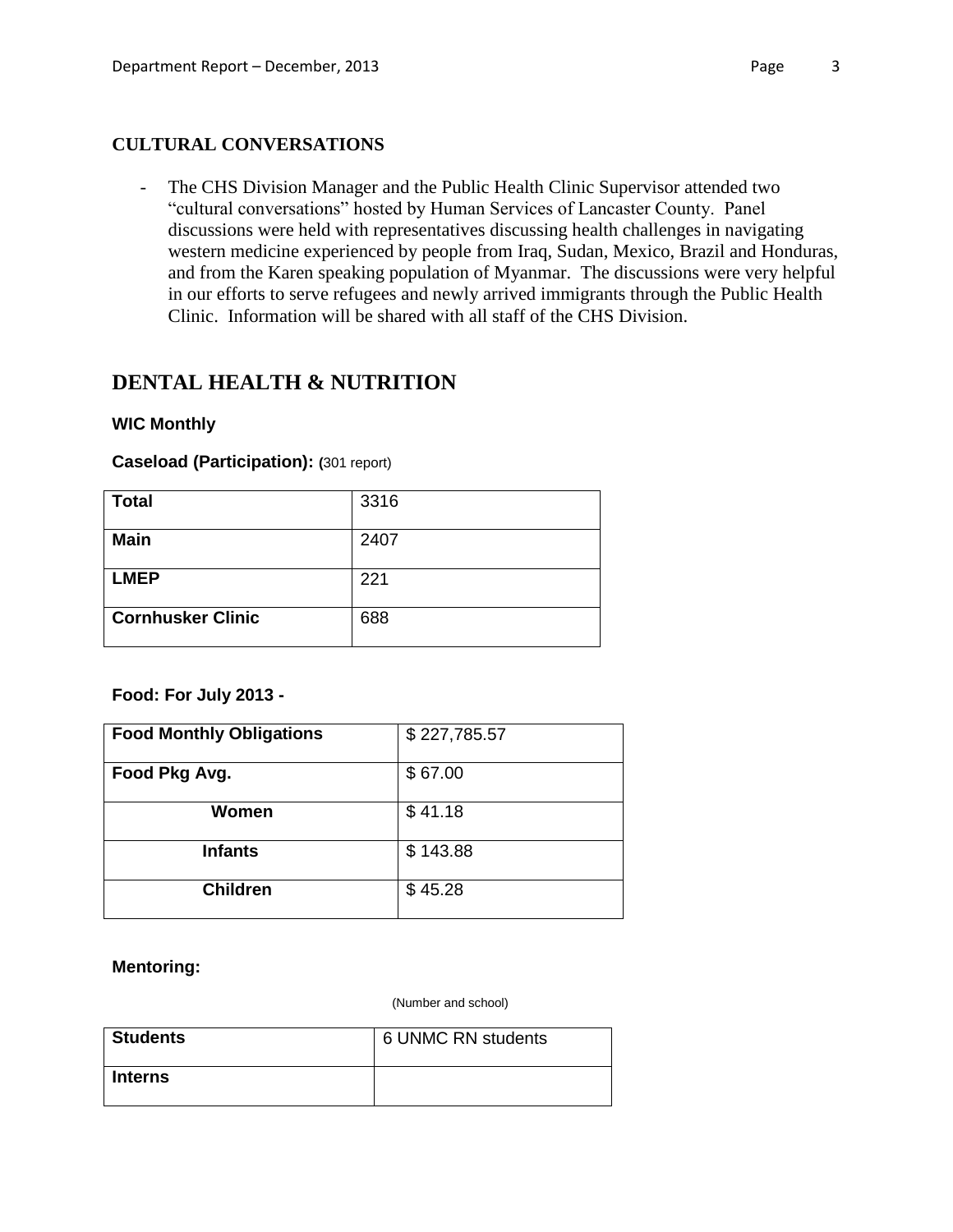| <b>Volunteers</b>     |  |
|-----------------------|--|
| <b>LMEP Residents</b> |  |

#### **Dental Health**

- During November, the dental staff provided 844 patient visits for 540 clients. Of the total clients served over: 62% were children; 57% were enrolled in Medicaid; 2% were enrolled in General Assistance; 29% fell at or below poverty, receiving services for a minimum fee for service; 11% fell at or below 100% of poverty, receiving services on a sliding fee scale; and approximately 63% were of racial and ethnic minorities, with 32% indicating a non-English language as their primary language. Of the total clients served during November, 47 clients (100% children) were served with 83 patient visits during three Thursday evening clinics.
- Community Outreach activities included dental staff providing school based dental screenings at Norwood Park, Eastridge, Holmes, Everett, and Clinton Elementary schools, targeting children that have not reported seeing a dentist in the past 12 months. LLCHD dental staff coordinate the elementary school based dental screenings using volunteer community dentists and LLCHD dental staff, providing parents with referral and educational information for those children identified with dental needs and the importance of establishing a dental home.

## **ENVIRONMENTAL PUBLIC HEALTH**

# **Environmental Public Health Division The Year in Numbers FY 2012-2013**

| <b>Description</b>             | FY 2010-11 | FY 2011-12 | FY 2012-13 |
|--------------------------------|------------|------------|------------|
| Foodhandler permits issued     | 10,089     | 13,188     | 12,795     |
| Food establishment inspections | 2301       | 2466       | 2360       |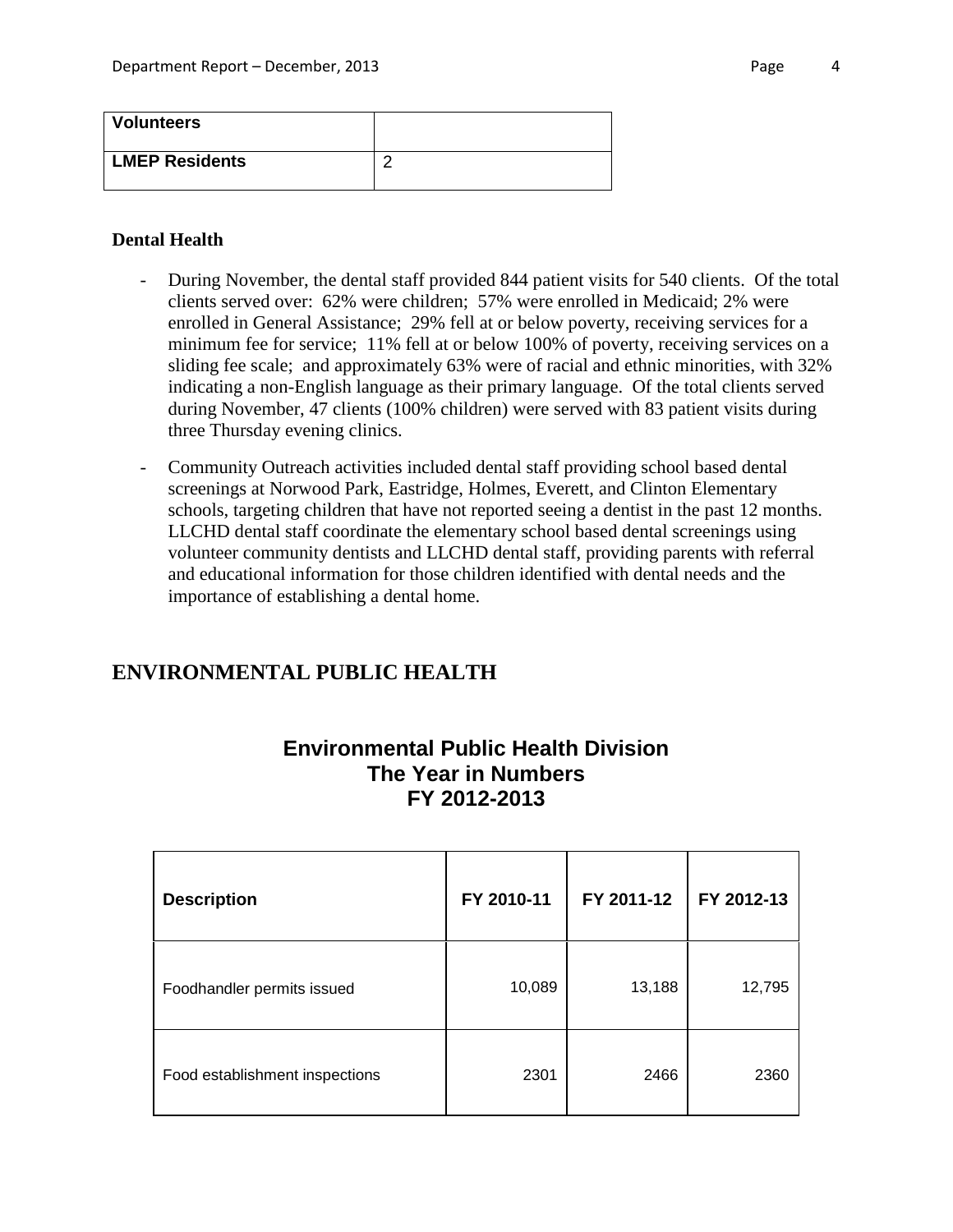| performed                                               |      |     |     |
|---------------------------------------------------------|------|-----|-----|
| On-site consultation at food<br>establishments          | 255  | 205 | 244 |
| Food managers trained at food<br>manager seminars       | 315  | 302 | 355 |
| <b>Food Enforcement Notices issued</b>                  | 63   | 58  | 75  |
| Foodborne illness complaints                            | 44   | 43  | 80  |
| Child care facility inspections                         | 187  | 112 | 131 |
| Child care providers trained in health,<br>safety, etc. | 882  | 878 | 796 |
| Water well & sewage system<br>inspections performed     | 747  | 912 | 790 |
| Land use proposals reviewed                             | 147  | 132 | 152 |
| Water well permits issued                               | 550  | 550 | 604 |
| Onsite wastewater permits issued                        | 139  | 117 | 147 |
| Drinking water samples collected from                   | 1031 | 918 | 841 |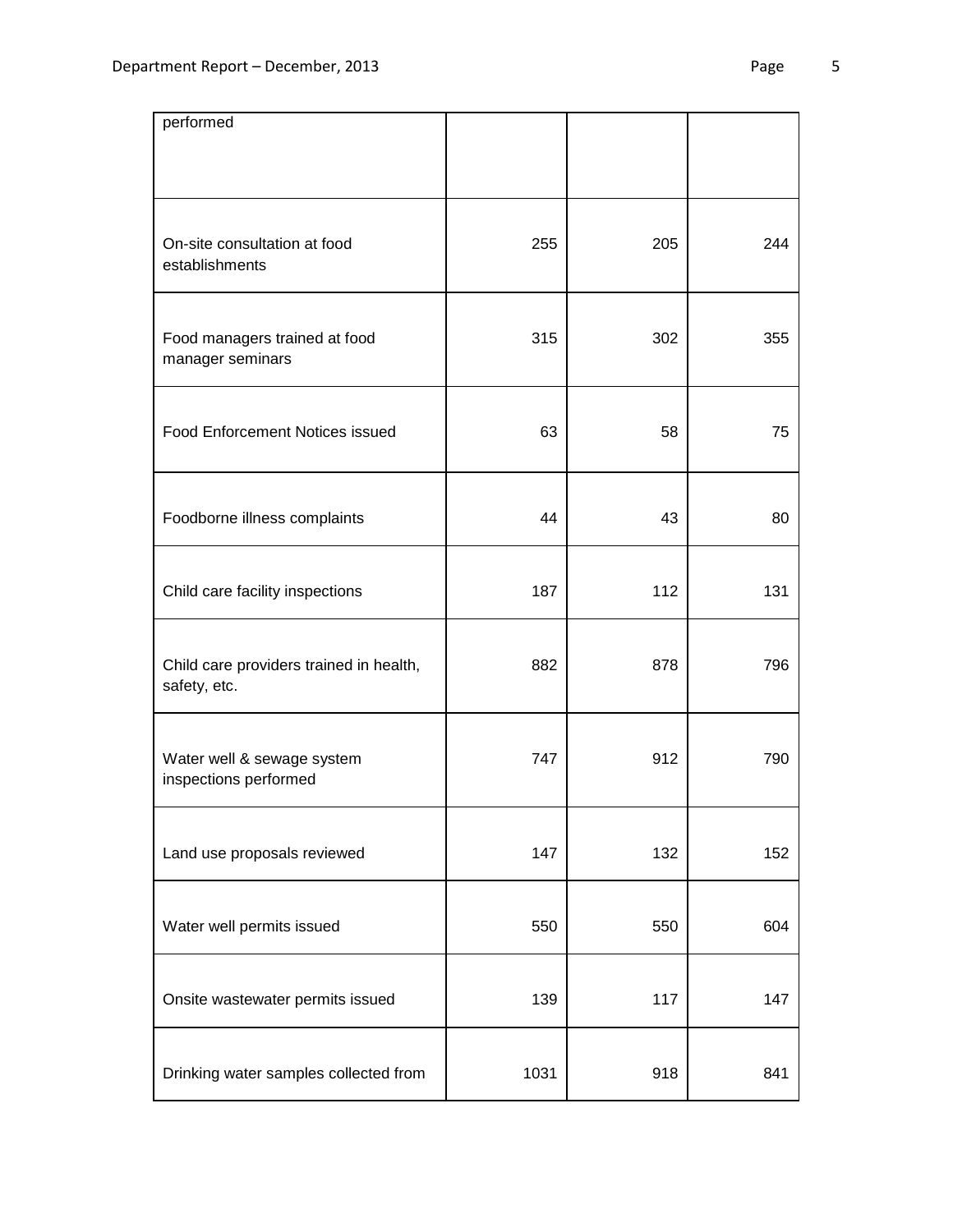| private wells                                               |        |        |        |
|-------------------------------------------------------------|--------|--------|--------|
| Swimming pool & spa inspections                             | 522    | 502    | 544    |
| Property Transfers reviewed for<br>well/sewage system       | 147    | 180    | 200    |
| Illegal dumping report on county roads                      | 134    | 99     | 80     |
| High priority public health nuisance<br>complaints          | 941    | 676    | 416    |
| Participants attending the earth<br>wellness festival       | 3,000  | 3,000  | 3,000  |
| Air pollution compliance inspections                        | 172    | 138    | 197    |
| Asbestos removal inspections                                | 124    | 170    | 128    |
| Poor indoor air quality investigations                      | 186    | 143    | 119    |
| Special waste permits issued                                | 981    | 1113   | 1004   |
| Pounds of hazardous waste collected<br>from households      | 78,679 | 84,276 | 78,506 |
| Emergency Response events for<br>hazardous materials spills | 133    | 149    | 135    |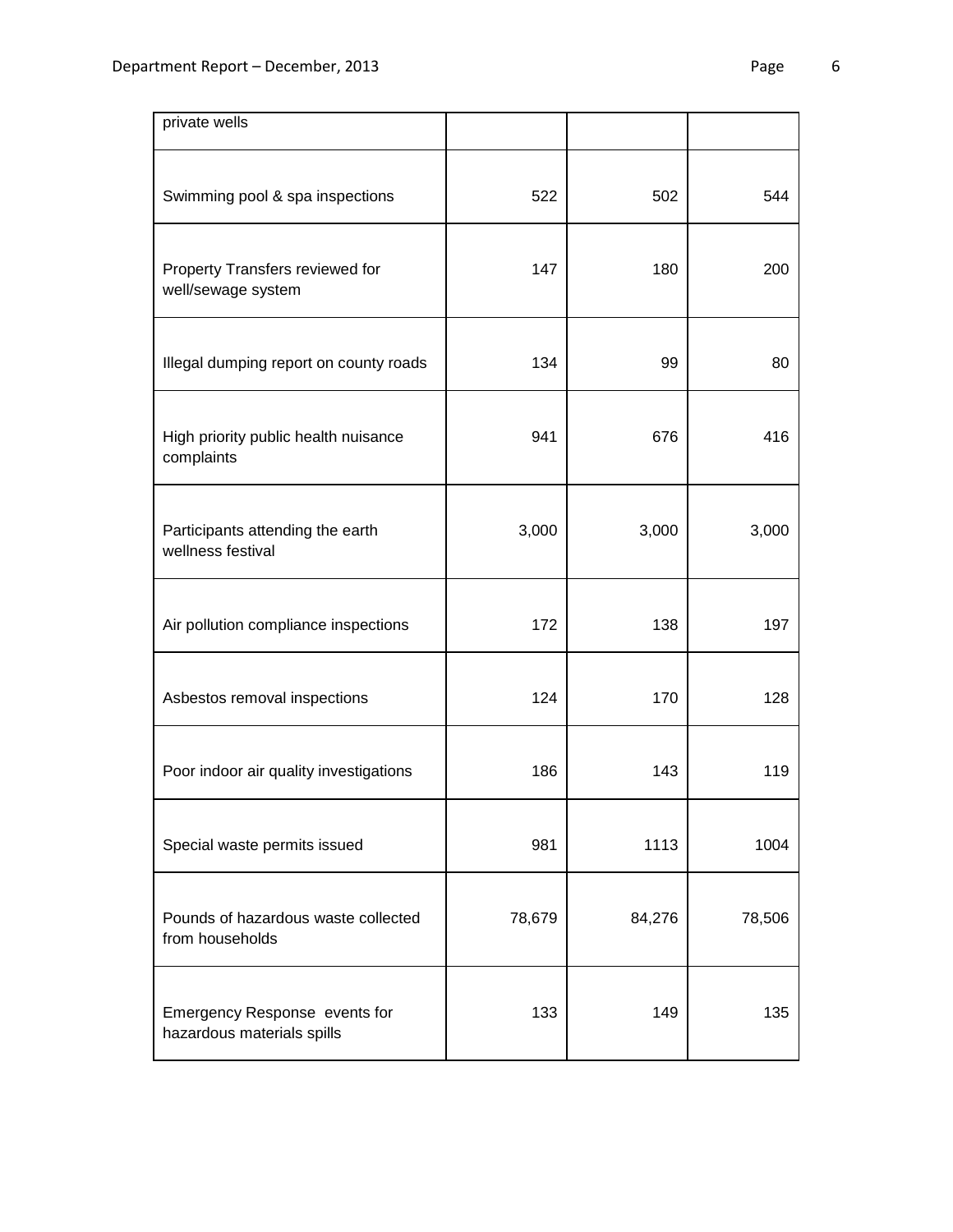# **HEALTH DATA & EVALUATION**

**-** Flu activity has been starting to show up locally. Also, nationally there are now four states with widespread flu activity so hopefully people have been immunized as travelers are likely to spread flu during the holiday weeks. Texas, Alabama and Louisiana are three of the four states with the most activity so travel to those states may pose the greatest risk.

Fortunately, it appears that this year's flu vaccines are a good match for the flu types that are showing up (H1/N1 2009 and H3 A viruses) in the country so if you've been vaccinated you should have a good chance of protection. If you haven't been vaccinated there is no better time than the present since it will take two weeks to develop full immunity and during the holidays your chances of being exposed increase a great deal due to the many family and social interactions.

- In addition to flu, be on the alert for pertussis (whooping cough) as we have seen an increase in pertussis cases in the last couple of months. Anyone with a persistent cough lastly longer than two weeks should probably suspect the possibility of pertussis. Teens and adults generally have lost their immunity from their shots and need a booster. And, it's important get a booster if you are around infants and small children as they are the most likely to have difficulty breathing and might need to be hospitalized.
- Another disease that's always present, but sometimes rises during the holidays is norovirus. The reason is that people attend office and holiday parties at this time of year and anyone who has a touch of "stomach flu" can expose others quite easily. Hand washing is the most effective preventive method to avoid catching the disease, but it's difficult to avoid someone who doesn't stay home when they are sick.
- We are getting ready for the 2014 BRFSS and YRBS surveys by getting the contracts ready with the Nebraska Department of Health and Human Services and UNL. The 2014 surveys are collected monthly throughout the year and the YRBS will be conducted in the fall in all high schools in Lancaster County.

# **HEALTH PROMOTION & OUTREACH**

## **Injury Prevention**

- Staff conducted three Nebraska Safe Kids Child Care Transportation Trainings to help child care centers come into compliance with the revised State regulations. Thirty child care workers completed this three hour training required to be able to transport children. Staff continues to promote these trainings to Lancaster County childcare directors.
- Staff presented Safe Kids Lincoln Lancaster County information and activities at the CLC Directors' meeting. Plans include assisting the CLCs with bike/ped activities, flyers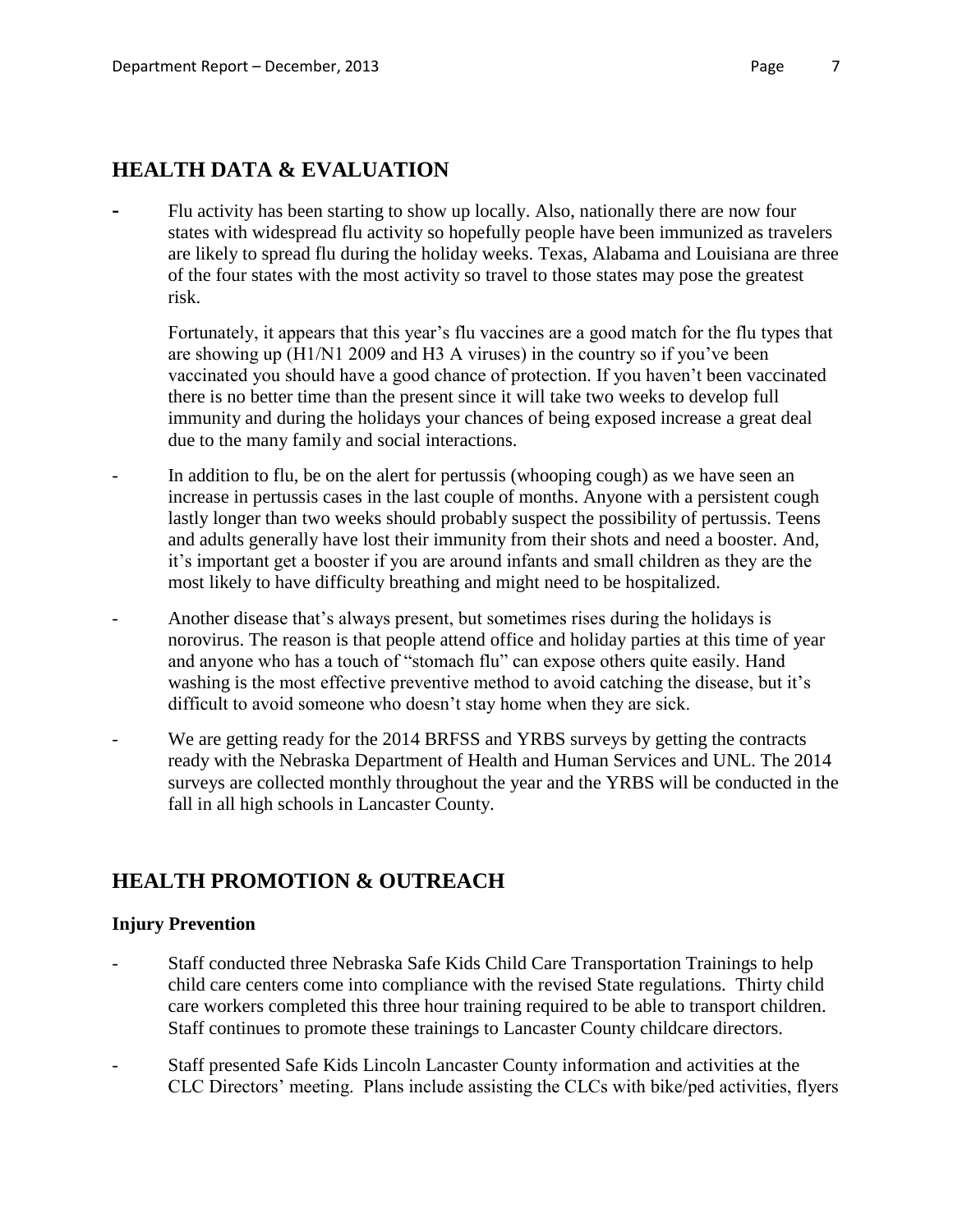for child passenger safety events, and considering conducting Fire Safe Landlord Trainings in the CLC service areas.

## **Tobacco Prevention**

Staff coordinated a tobacco compliance check with the Lincoln Police Department and four youth volunteers. One sale out of 44 attempts to purchase was made for a 98% compliance rate. Compliance totals for the year are 41 sales out of 333 attempts to purchase for an 88% compliance rate. Staff made follow-up visits to all businesses that sold tobacco to minors to discuss ways in which these businesses could ensure that sales to minors will not happen.

# **Chronic Disease Prevention**

- Staff delivered materials (water bottles, backpacks, bookmarks and Frisbees) to Arnold Elementary School for their 54321 GO! Club and Family Fun Night along with youth and adult post-surveys; and (fiction books on gardening, weekly check-it-off sheets, bookmarks, posters) to Elliott CLC. Preliminary survey data indicates that 76% of youth and 54% of adults recognize the 54321 GO! message.
- Staff presented information regarding the Summer Food Program to students, staff, and faculty of Nebraska Wesleyan University on November 18 as part of their annual Hunger Awareness Week.

# **INFORMATION & FISCAL MANAGEMENT**

- **-** Information Management staff working closely with Dental Program staff have completed configurations and classes to implement electronic billing for Medicaid Services.
- HIPAA training update has been completed for Health Department staff and City Treasurer's and Accounting staff.
- Fiscal Office Supervisor and Division Manager are setting up the spreadsheets needed to prepare the Department budget.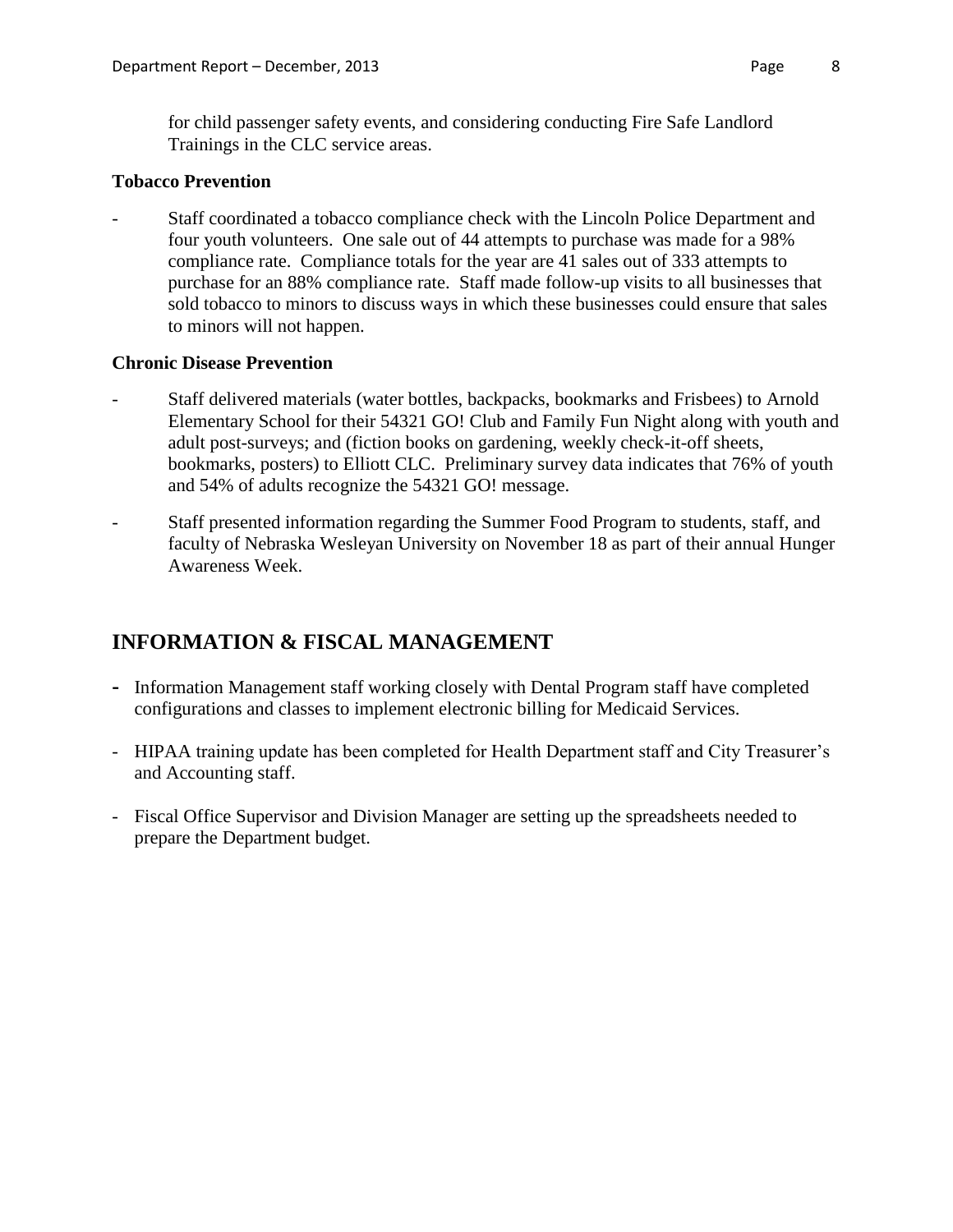

# *Memorandum*

|  | <i>Date:</i> $\leftrightarrow$ January 14, 2014          |
|--|----------------------------------------------------------|
|  | $To: \rightarrow$ City Clerk                             |
|  | $From: \Leftrightarrow$ Teresa McKinstry, Planning Dept. |
|  | $Re:$ Administrative Approvals                           |
|  | $cc:$ $\leftrightarrow$ Jean Preister                    |

This is a list of the administrative approvals by the Planning Director from January 7, 2014 through January 13, 2014:

**Administrative Amendment No. 13085** to Special Permit No. 13033, The Preserve at Cross Creek First Addition Community Unit Plan, approved by the Planning Director on January 9, 2014, requested by Land II, LLC, to adjust the lot sizes for Phase 1, on property generally located at S. 63rd St. and Roca Rd.

**Administrative Amendment No. 13084** to Special Permit No. 1013J, Trade Center Planned Service Commercial Center, approved by the Planning Director on January 13, 2014, requested by Verizon Wireless, to allow accessory buildings with the 50 foot setback (but no closer than 20 feet to a lot line), on property generally located near S.  $56<sup>th</sup>$  St. and Old Cheney Rd.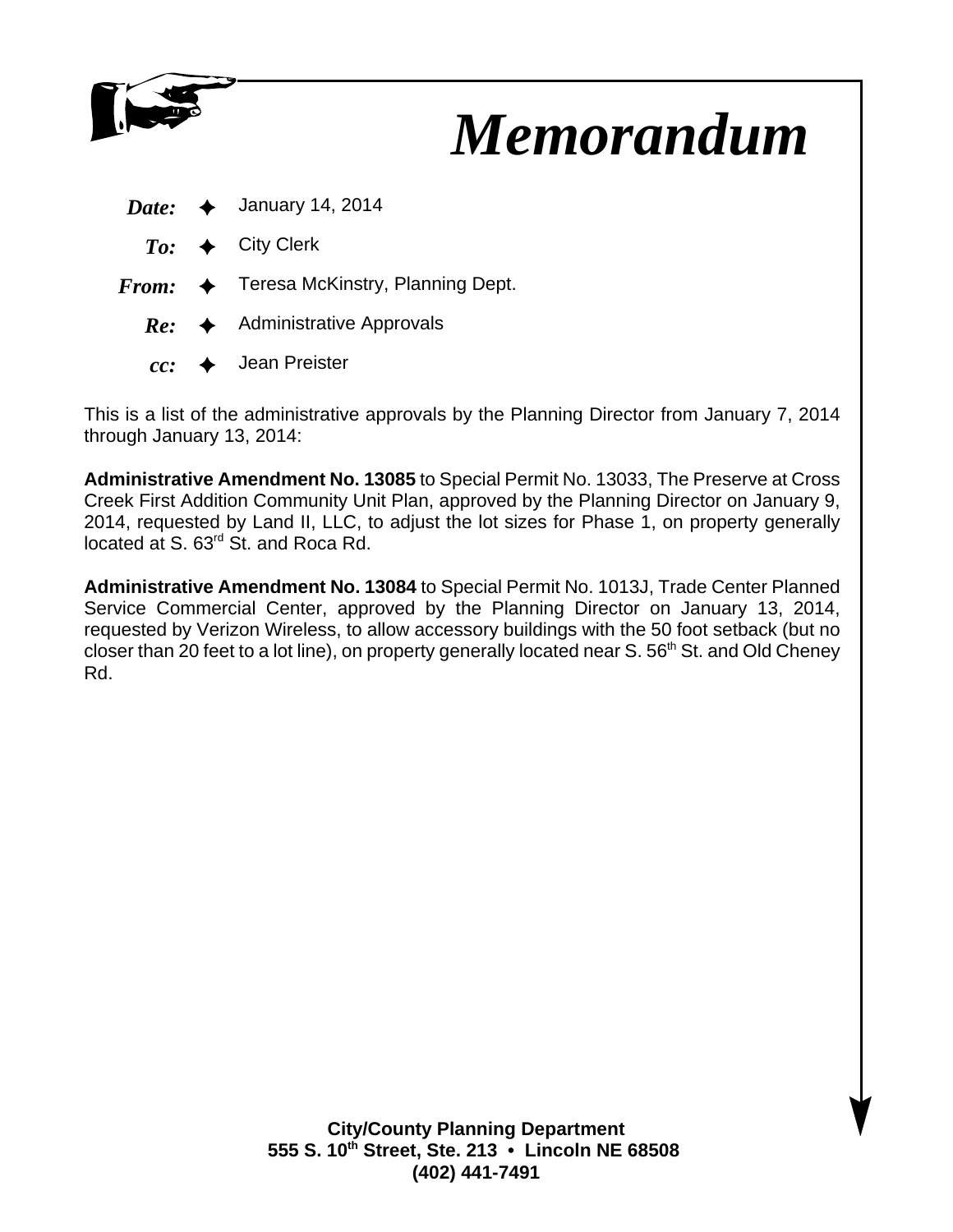# **Mary M. Meyer**

**To:**<br> **To:**<br> **Subject:**<br> **Subject:**<br> **Cable vision** 

**From:** Stephen A Nimic [s1950nimic@windstream.net]<br> **Sent:** Tuesday. January 14. 2014 5:29 PM Sent:<br> **Sent:**<br>
Tuesday, January 14, 2014 5:29 PM<br>
To:<br>
Jon Camp cable vision

Dear council member,

It is my understanding that Time Warner's Lincoln cable vision contract is up this year. I sincerely hope that no one even considers giving exclusive (i.e. monopoly) rights to any cable company ever again.

Stephen Nimic